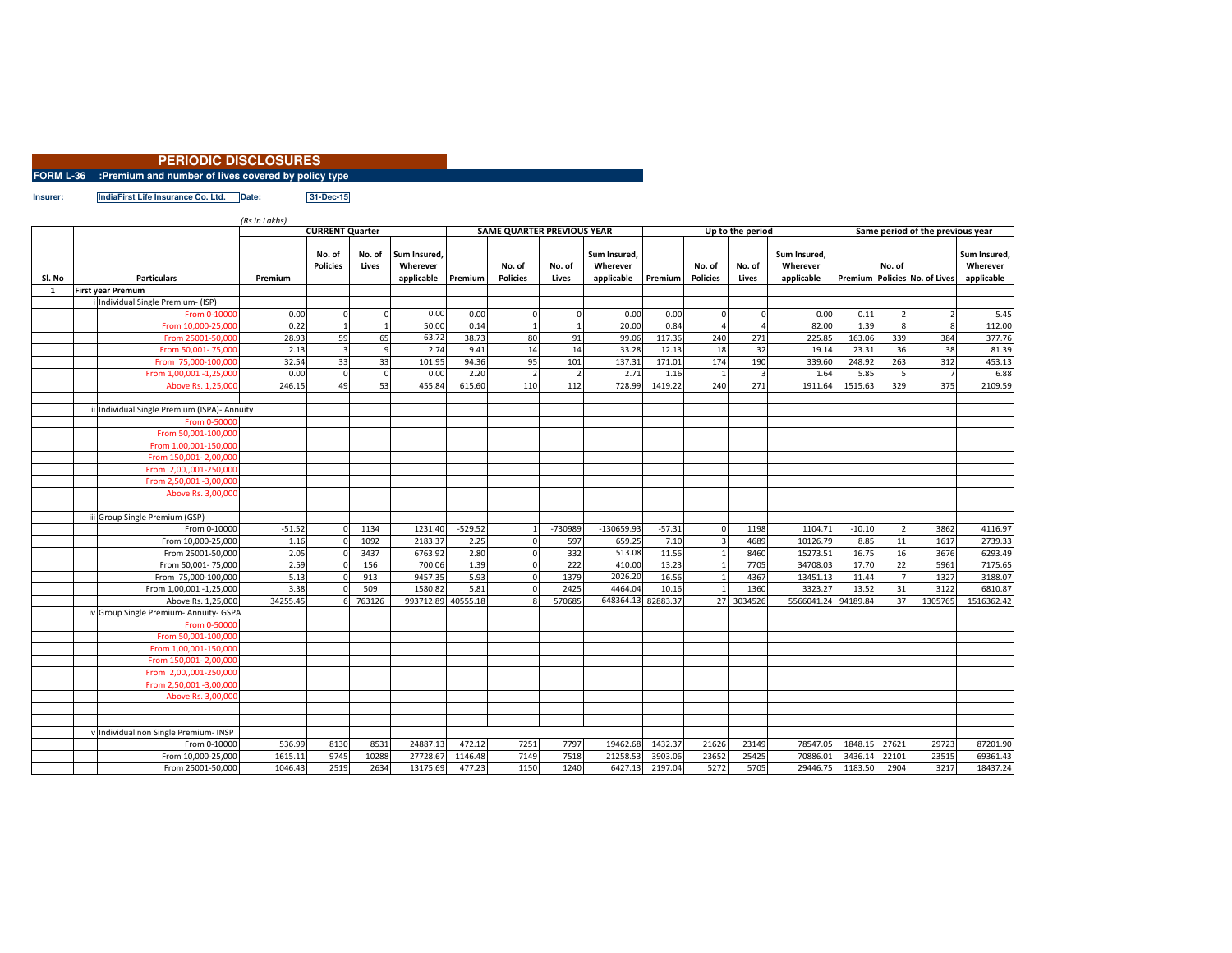|                | From 50,001-75,000                               | 174.21   | 293    | 323    | 2897.30    | 51.09    | 87    | 102   | 679.10               | 335.05              | 558    | 626    | 5463.17    | 161.60 | 265          | 303    | 2859.37  |
|----------------|--------------------------------------------------|----------|--------|--------|------------|----------|-------|-------|----------------------|---------------------|--------|--------|------------|--------|--------------|--------|----------|
|                | From 75,000-100,000                              | 748.60   | 777    | 831    | 7482.25    | 216.82   | 220   | 232   | 2254.15              | 1698.09             | 1753   | 1929   | 17207.85   | 683.99 | 711          | 783    | 7902.00  |
|                | From 1,00,001 -1,25,000                          | 42.81    | 38     | 40     | 526.97     | 17.49    | 15    | 15    | 185.91               | 74.00               | 66     | 75     | 1138.80    | 49.60  | 43           | 49     | 642.16   |
|                | Above Rs. 1,25,000                               | 446.67   | 213    | 226    | 5259.85    | 170.32   | 82    | 83    | 1814.88              | 1109.99             | 520    | 573    | 12829.57   | 590.03 | 289          | 342    | 11679.20 |
|                |                                                  |          |        |        |            |          |       |       |                      |                     |        |        |            |        |              |        |          |
|                |                                                  |          |        |        |            |          |       |       |                      |                     |        |        |            |        |              |        |          |
|                | vi Individual non Single Premium- Annuity- INSPA |          |        |        |            |          |       |       |                      |                     |        |        |            |        |              |        |          |
|                | From 0-50000                                     |          |        |        |            |          |       |       |                      |                     |        |        |            |        |              |        |          |
|                | From 50,001-100,000                              |          |        |        |            |          |       |       |                      |                     |        |        |            |        |              |        |          |
|                | From 1,00,001-150,000                            |          |        |        |            |          |       |       |                      |                     |        |        |            |        |              |        |          |
|                | From 150,001-2,00,000                            |          |        |        |            |          |       |       |                      |                     |        |        |            |        |              |        |          |
|                | From 2,00,,001-250,000                           |          |        |        |            |          |       |       |                      |                     |        |        |            |        |              |        |          |
|                | From 2,50,001 -3,00,000                          |          |        |        |            |          |       |       |                      |                     |        |        |            |        |              |        |          |
|                | Above Rs. 3,00,000                               |          |        |        |            |          |       |       |                      |                     |        |        |            |        |              |        |          |
|                |                                                  |          |        |        |            |          |       |       |                      |                     |        |        |            |        |              |        |          |
|                | vii Group Non Single Premium (GNSP)              |          |        |        |            |          |       |       |                      |                     |        |        |            |        |              |        |          |
|                | From 0-10000                                     |          |        |        |            |          |       |       |                      |                     |        |        |            |        |              |        |          |
|                | From 10,000-25,000                               |          |        |        |            |          |       |       |                      |                     |        |        |            |        |              |        |          |
|                | From 25001-50,000                                |          |        |        |            |          |       |       |                      |                     |        |        |            |        |              |        |          |
|                | From 50,001-75,000                               |          |        |        |            |          |       |       |                      |                     |        |        |            |        |              |        |          |
|                | From 75,000-100,000                              |          |        |        |            |          |       |       |                      |                     |        |        |            |        |              |        |          |
|                | From 1,00,001 -1,25,000                          |          |        |        |            |          |       |       |                      |                     |        |        |            |        |              |        |          |
|                | Above Rs. 1,25,000                               |          |        |        |            |          |       |       |                      |                     |        |        |            |        |              |        |          |
|                |                                                  |          |        |        |            |          |       |       |                      |                     |        |        |            |        |              |        |          |
|                | viii Group Non Single Premium- Annuity- GNSPA    |          |        |        |            |          |       |       |                      |                     |        |        |            |        |              |        |          |
|                | From 0-10000                                     |          |        |        |            |          |       |       |                      |                     |        |        |            |        |              |        |          |
|                | From 10,000-25,000                               |          |        |        |            |          |       |       |                      |                     |        |        |            |        |              |        |          |
|                | From 25001-50,000                                |          |        |        |            |          |       |       |                      |                     |        |        |            |        |              |        |          |
|                | From 50,001-75,000                               |          |        |        |            |          |       |       |                      |                     |        |        |            |        |              |        |          |
|                | From 75,000-100,000                              |          |        |        |            |          |       |       |                      |                     |        |        |            |        |              |        |          |
|                | From 1,00,001 -1,25,000                          |          |        |        |            |          |       |       |                      |                     |        |        |            |        |              |        |          |
|                | Above Rs. 1,25,000                               |          |        |        |            |          |       |       |                      |                     |        |        |            |        |              |        |          |
|                |                                                  |          |        |        |            |          |       |       |                      |                     |        |        |            |        |              |        |          |
|                |                                                  |          |        |        |            |          |       |       |                      |                     |        |        |            |        |              |        |          |
|                |                                                  |          |        |        |            |          |       |       |                      |                     |        |        |            |        |              |        |          |
| $\overline{2}$ | <b>Renewal Premium</b>                           |          |        |        |            |          |       |       |                      |                     |        |        |            |        |              |        |          |
|                | Individual                                       |          |        |        |            |          |       |       |                      |                     |        |        |            |        |              |        |          |
|                | From 0-10000                                     | 550.81   | 8,473  | 8,501  | 34,631.07  | 404.93   | 6613  | 6684  | 25,105.63            | 1,655.43            | 28535  | 28796  | 126,986.92 | 552    | 8695         | 8702   | 44425    |
|                | From 10,000-25,000                               | 4,755.09 | 27,490 | 28,937 | 71,461.56  | 5,394.67 | 30844 | 32324 |                      | 72,911.68 13,909.70 | 93059  | 96684  | 223,222.18 | 12993  | 87469        | 87622  | 158311   |
|                | From 25001-50,000                                | 1,696.35 | 3,870  | 4,063  | 20,675.22  | 1,908.41 | 4251  | 4385  | 20,843.25            | 5,129.63            | 12411  | 12429  | 62,875.17  | 5019   | 12061        | 11370  | 47774    |
|                | From 50,001-75,000                               | 165.16   | 236    | 263    | 1,844.32   | 164.68   | 232   | 246   | 1,608.62             | 508.78              | 905    | 916    | 7,050.42   | 394    | 695          | 647    | 3313     |
|                | From 75,000-100,000                              | 696.70   | 679    | 663    | 7,422.11   | 828.87   | 782   | 731   | 8,132.17             | 2,212.01            | 2213   | 2016   | 22,290.35  | 2195   | 2177         | 1640   | 15983    |
|                | From 1,00,001 -1,25,000                          | 39.23    | 30     | 32     | 353.12     | 37.37    | 29    | 30    | 310.19               | 140.46              | 135    | 117    | 1,845.87   | 82     | 77           | 60     | 923      |
|                | Above Rs. 1,25,000                               | 424.59   | 152    | 143    | 4,706.13   | 614.95   | 176   | 139   | 5,203.12             | 1,522.83            | 540    | 473    | 15,903.52  | 1586   | 530          | 323    | 9208     |
|                |                                                  | 8,327.93 | 40,930 | 42,602 | 141,093.53 | 9,353.88 | 42927 | 44539 | 134,114.65 25,078.83 |                     | 137798 | 141431 | 460,174.42 |        | 22821 111704 | 110364 | 279937   |
|                | Individual- Annuity                              |          |        |        |            |          |       |       |                      |                     |        |        |            |        |              |        |          |
|                | From 0-10000                                     |          |        |        |            |          |       |       |                      |                     |        |        |            |        |              |        |          |
|                | From 10,000-25,000                               |          |        |        |            |          |       |       |                      |                     |        |        |            |        |              |        |          |
|                | From 25001-50,000                                |          |        |        |            |          |       |       |                      |                     |        |        |            |        |              |        |          |
|                | From 50,001-75,000                               |          |        |        |            |          |       |       |                      |                     |        |        |            |        |              |        |          |
|                | From 75,000-100,000                              |          |        |        |            |          |       |       |                      |                     |        |        |            |        |              |        |          |
|                | From 1,00,001 -1,25,000                          |          |        |        |            |          |       |       |                      |                     |        |        |            |        |              |        |          |
|                |                                                  |          |        |        |            |          |       |       |                      |                     |        |        |            |        |              |        |          |